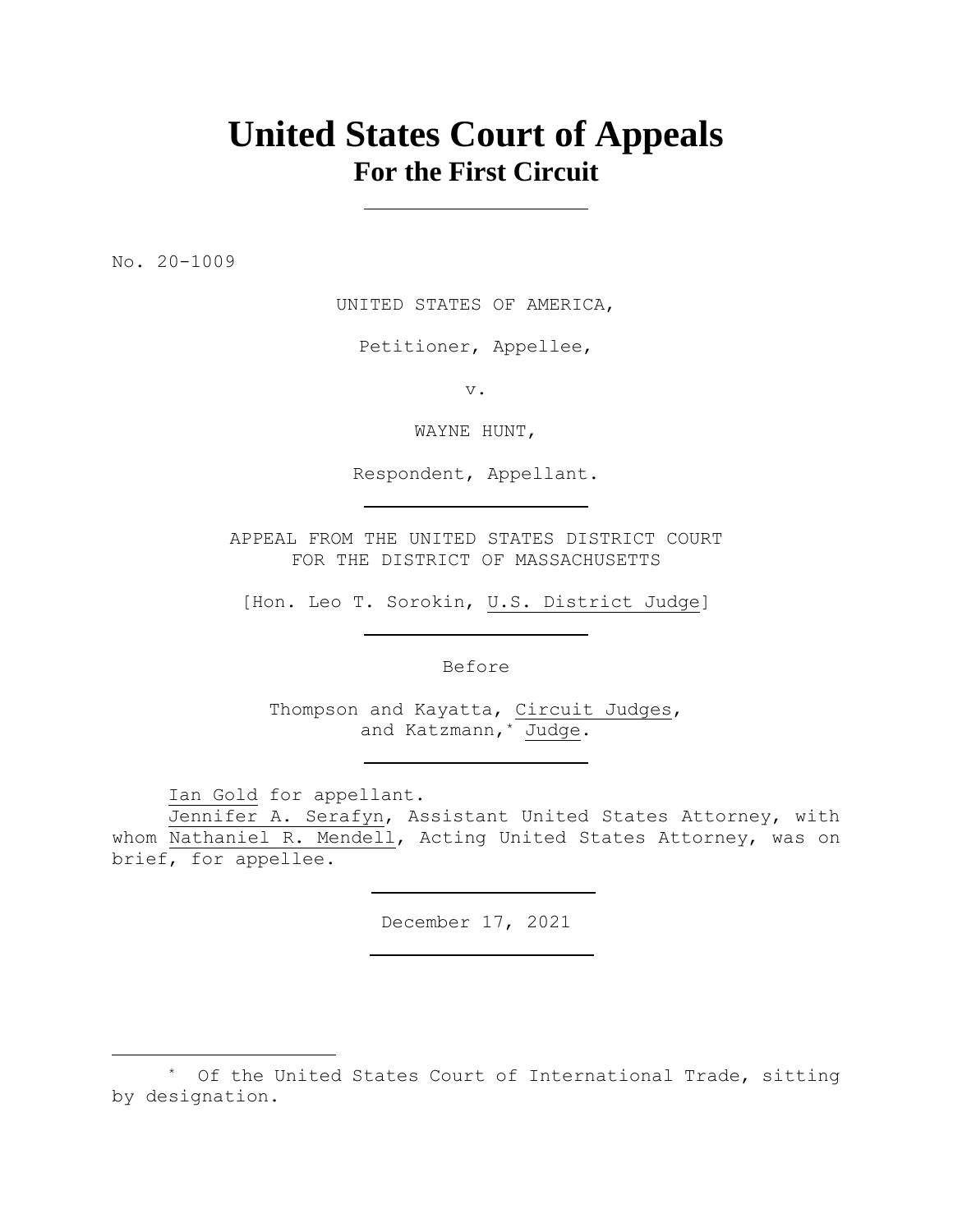**KAYATTA**, **Circuit Judge**. In 2009, Wayne Hunt became one of the first people to be civilly committed under the Adam Walsh Child Protection and Safety Act of 2006, Pub L. No. 109–248, 120 Stat. 587 (2006) ("Adam Walsh Act"), which authorizes additional civil commitment of someone already in federal custody if the government shows that he is a "sexually dangerous person." 18 U.S.C § 4248. In 2012, Hunt was discharged from this commitment under conditions, including that he receive mental health treatment and supervised probation.

The Adam Walsh Act also provides a path to unconditional discharge upon a showing that the committed individual would not be "sexually dangerous to others" if so released. 18 U.S.C. § 4248(e)(1). In 2018, Hunt moved for an unconditional discharge, $1$  thereby initiating the proceedings leading to the instant appeal. After a hearing in October 2019, the district court found that, while it was a close question, Hunt had failed to make the required showing. The court did eventually remove many of his conditions, including those requiring treatment. Hunt argues on appeal that the court erred in denying his unconditional

<sup>1</sup> Hunt's motion for unconditional discharge was occasionally referred to below as a "petition." However, the United States is stylized as the "petitioner" in the case caption because this appeal is part of the larger civil action that commenced with the government's initial action in 2007 to have Hunt committed. Accordingly, we refer to Hunt's filing as a "motion" throughout this opinion to avoid confusion.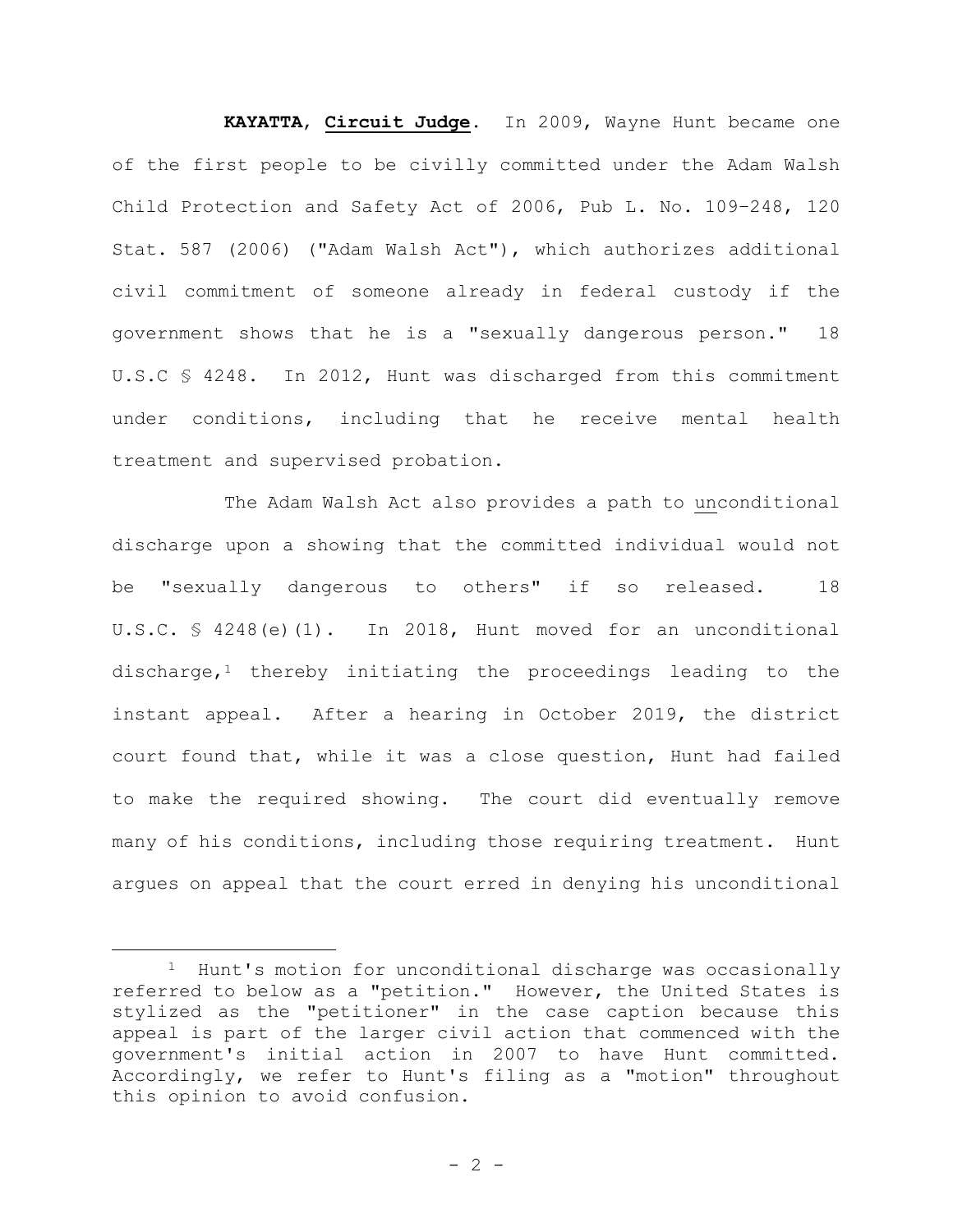discharge motion and that the statute compels his discharge in the absence of any remaining treatment conditions. For the reasons that follow, we find no reversible error in the district court's decision.

#### **I.**

# **A.**

Wayne Hunt is an admitted pedophile who, decades ago, engaged in sexual acts with dozens of children as young as seven from the time he was twenty-seven years old. United States v. Hunt, 643 F. Supp. 2d 161, 162, 164–66 (D. Mass. 2009). He has been convicted of multiple state and federal crimes stemming from this conduct, including aggravated rape and the kidnapping of a twelve-year-old boy. Id. at 165–66. He committed his last offense in 1985 and was most recently imprisoned for his crimes between 1985 and 2007. Id. at 165–67.

As Hunt was approaching the end of his prison sentence, the Bureau of Prisons (BOP) certified him under the Adam Walsh Act as a "sexually dangerous person," which the Act defines as "a person who has engaged or attempted to engage in sexually violent conduct or child molestation and who is sexually dangerous to others."2 18 U.S.C. § 4247(a)(5); Hunt, 643 F. Supp. 2d at 162,

<sup>2</sup> Hunt remained incarcerated between the end of his criminal sentence and the trial on his civil commitment, pursuant to the automatic stay provision of the Adam Walsh Act. See Hunt, 643 F. Supp. 2d at 162; 18 U.S.C § 4248(a).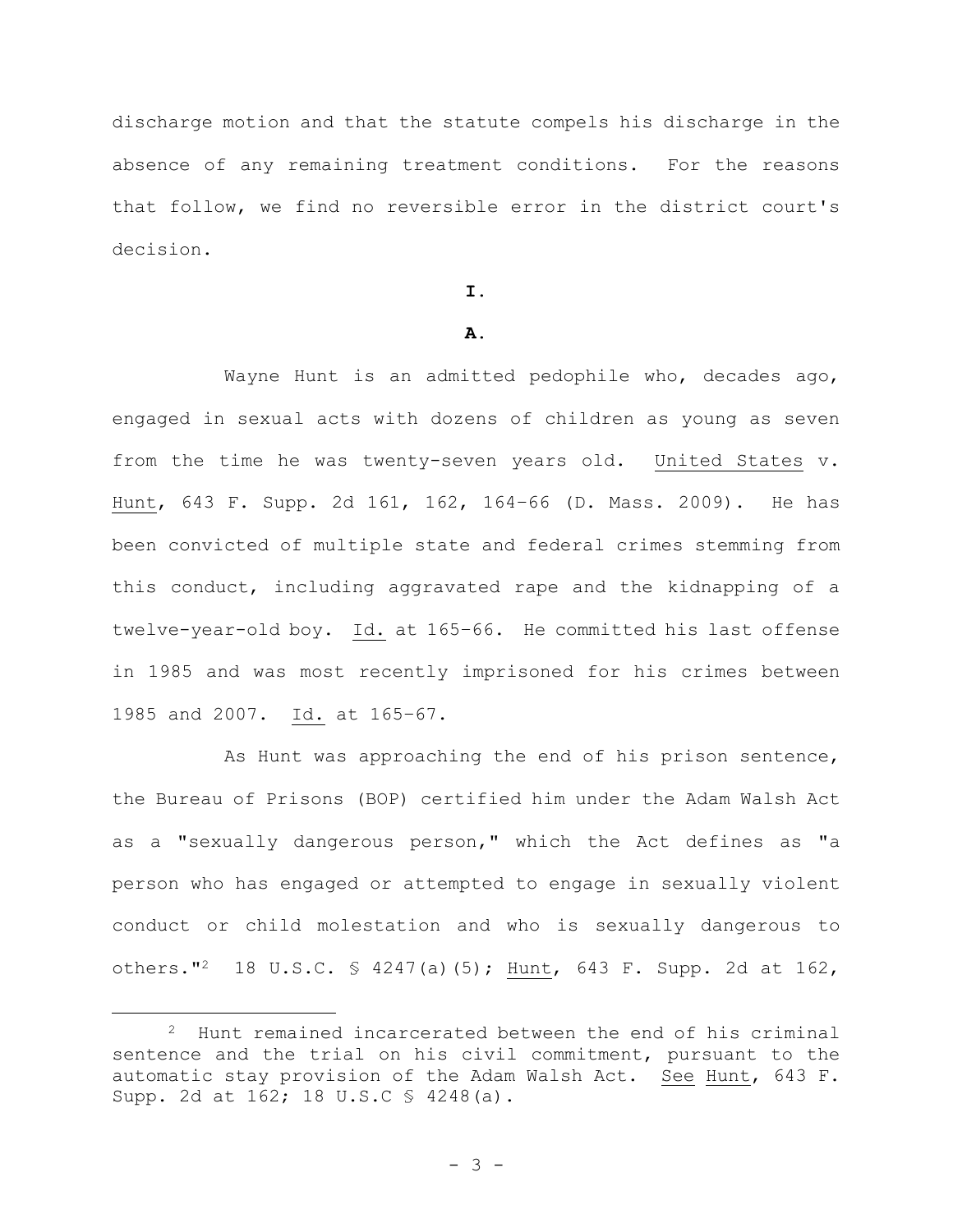167. That certification initiated the proceedings that culminated in the 2009 trial at which the government proved by clear and convincing evidence that Hunt was sexually dangerous to others. See Hunt, 643 F. Supp. 2d at 162. That finding led to his civil commitment at FCI Butner in North Carolina, where Hunt successfully participated in sex-offender-specific therapy for several years.

In 2012, Hunt moved for and was granted conditional release under a "prescribed regimen of medical, psychiatric, and psychological care," with the supervision of United States Probation ("Probation"). See 18 U.S.C. §§ 4247(h), 4248(e)(2). Altogether, Hunt was subject to thirty-two conditions in his initial discharge, which, beyond requiring the prescribed medical care, also limited his contact with minors and his use of computers, required regular polygraph examinations, and imposed a curfew. Since August 2012, he has lived at the New England Center for Homeless Veterans in Boston without any noted violations of these conditions. Throughout that time, Hunt has engaged in sexoffender therapy with Dr. John Cusack, starting with weekly individual sessions and a sex-offender group program, then transitioning to monthly individual sessions supplemented with monthly "maintenance/check-in" group meetings.

Hunt, now seventy-five years old, has been partially paralyzed from a medical condition. His limited mobility confines him to a wheelchair. He also contends with a partially collapsed

- 4 -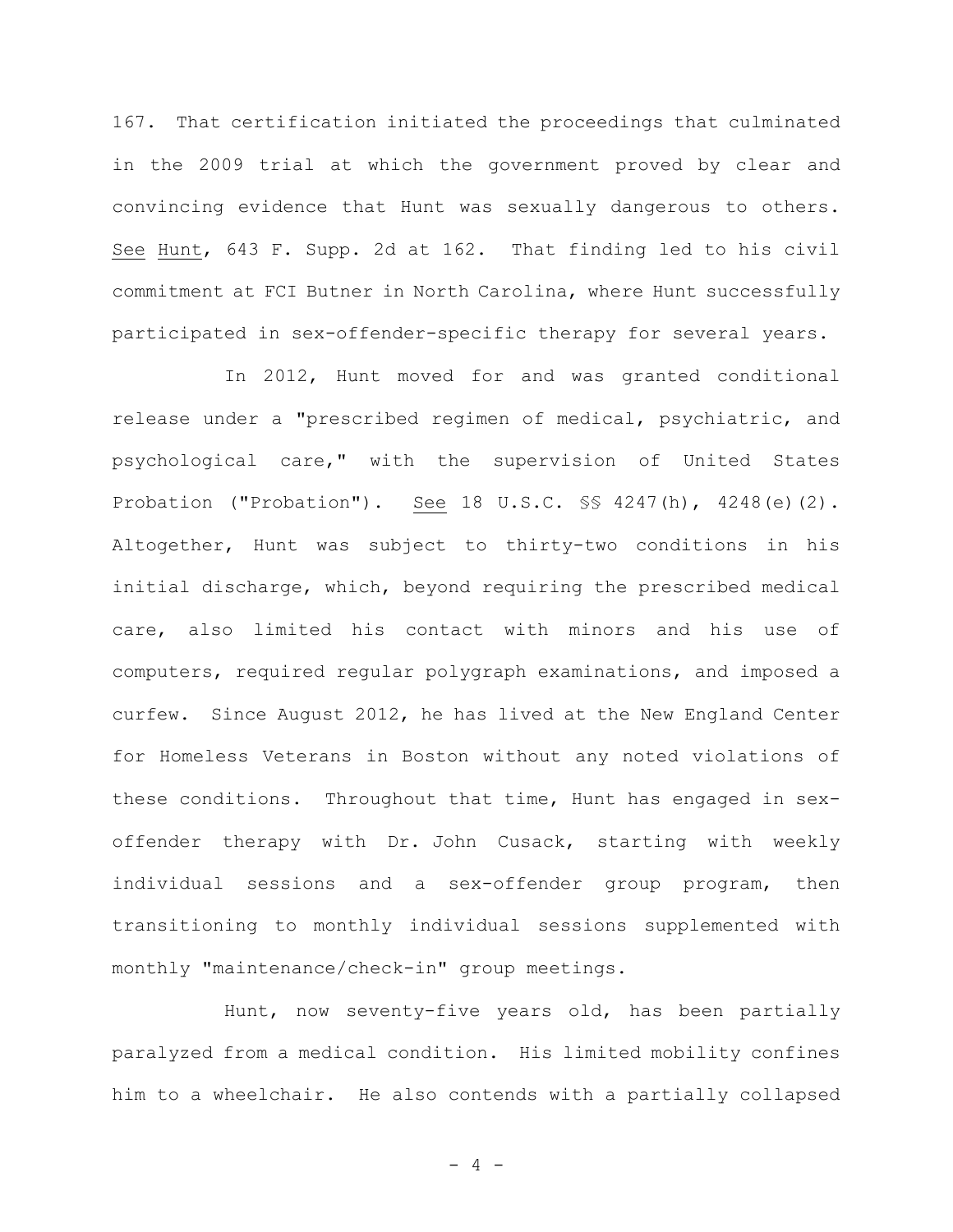lung and a heart infection. To manage chronic nerve pain, he takes gabapentin, which he reports has also resulted in declining sexual functioning.

After almost six years of satisfying his conditions of release, Hunt moved in October 2018 for a hearing on his eligibility for unconditional discharge from commitment under the Adam Walsh Act. See 18 U.S.C. §§ 4247(h), 4248(e)(1). The government responded that the motion was "premature" but that it was "open to revisiting" Hunt's motion once he had completed treatment in early 2019. Accordingly, Hunt renewed his motion in March 2019 and asked the court to appoint his chosen examiner, Dr. Joseph Plaud, to perform a psychological examination and sexoffender risk assessment of him. See id. § 4247(b). The government opposed Hunt's renewed motion for unconditional discharge, and the district court permitted the appointment of Dr. Plaud, setting the stage for a hearing on the discharge motion.

#### **B.**

At the October 2019 hearing, the district court heard testimony from the appointed examiner, Dr. Plaud, and from Hunt himself. The court also received three documents into evidence: a summary of supervision by Probation, Dr. Plaud's report of his findings and opinion, and Dr. Plaud's CV. The government offered no evidence of its own.

 $- 5 -$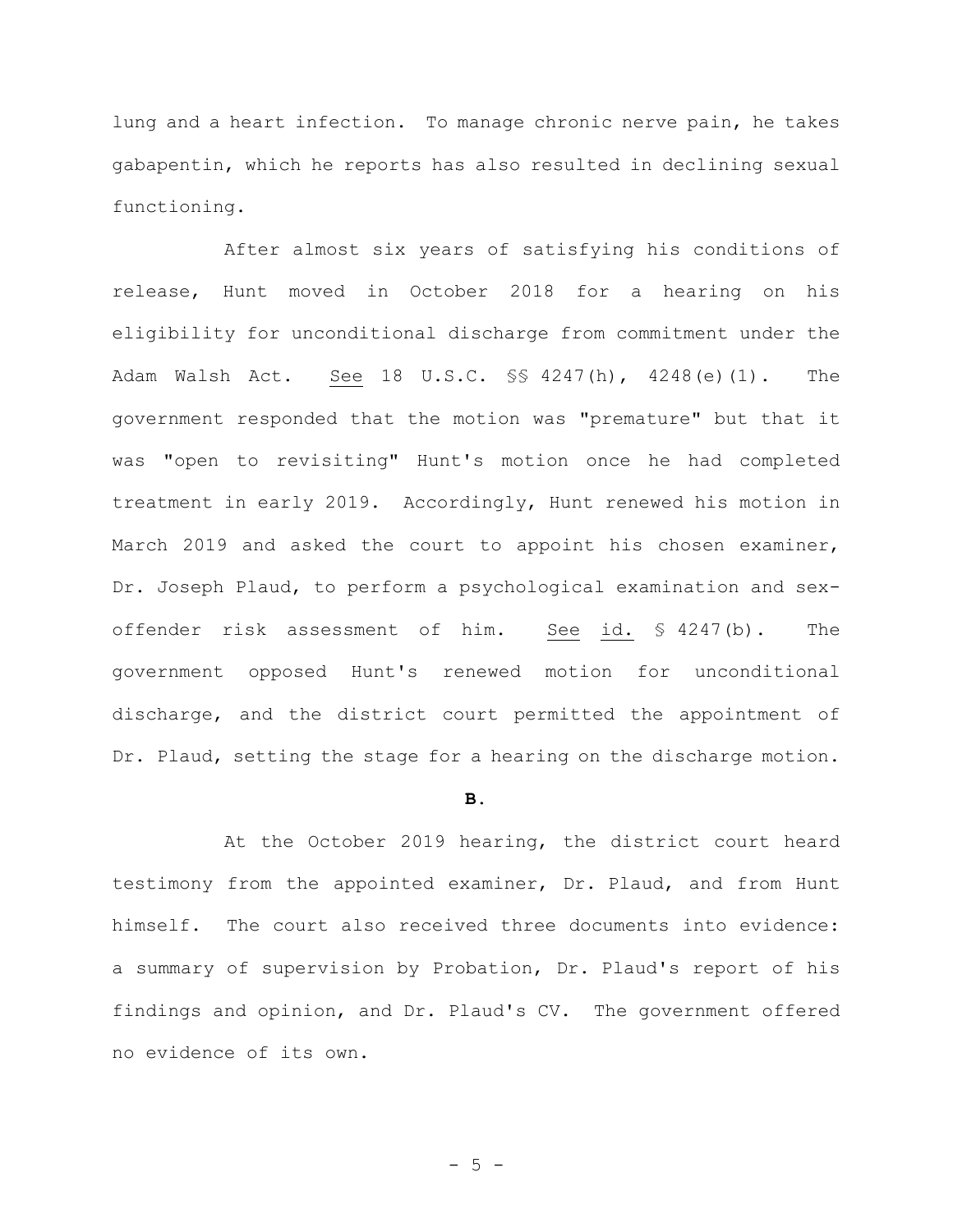Probation's report largely credited Hunt's compliant behavior. It noted that Hunt had consistently worked with Dr. Cusack on his treatment regimen, and that he had progressed through several stages of the rehabilitation program over time. In addition to installing monitoring software on his laptop, Hunt has been subject to regular polygraph testing to monitor compliance. Probation documented no violations of his conditions. However, the report noted two incidents "worth mentioning": (1) Hunt had watched a non-pornographic movie titled "Slutty Summer" that required follow-up in his treatment and (2) Hunt had searched for sexual lubricants and "sexual toys" on Amazon. Hunt later explained that he had been searching for lubricant for medical reasons<sup>3</sup> and that this search "led him to look at sexual toys."

The report also discussed Hunt's "limited social support system," which includes regular contact with his daughter, who lives in upstate New York, and friendly interactions with other members of the veterans' home where he has resided since his release in 2012. The report observed that "[t]he probation office continues to be an ongoing support in Mr. Hunt's life and continues to provide him with face to face interactions to reinforce his

**1.**

<sup>&</sup>lt;sup>3</sup> Dr. Plaud's report noted that Hunt used a catheter.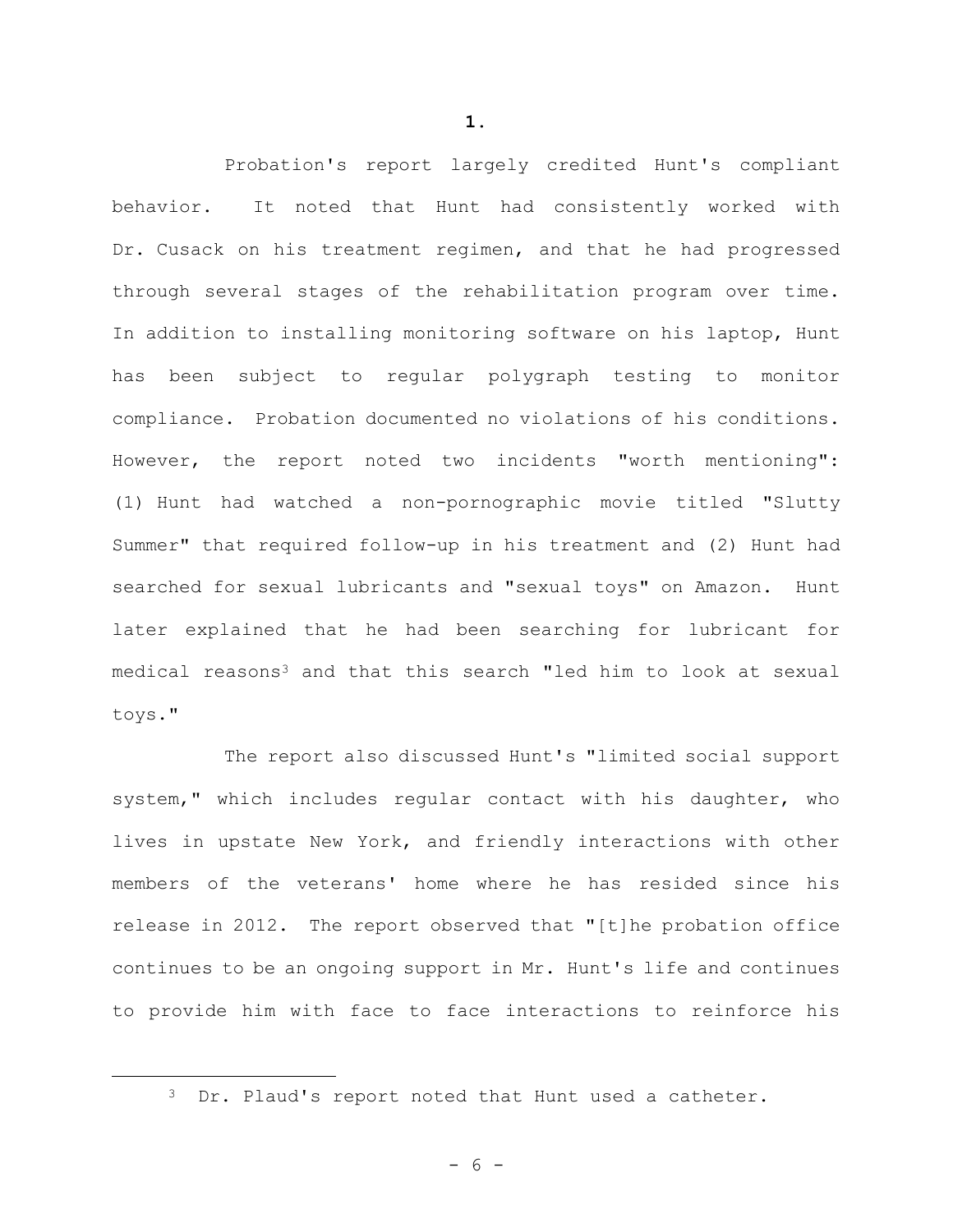positive progression." Hunt later acknowledged in his testimony that he had a good relationship with his probation officers, and he agreed that their involvement in his life was not "too onerous."

**2.**

Dr. Plaud, an expert in sex offender treatment, consulted Hunt's medical records, conducted a clinical interview, and discussed Hunt's treatment with his provider, Dr. Cusack. In the fourteen-page report admitted at Hunt's discharge hearing, Dr. Plaud diagnosed Hunt with pedophilic disorder based on Hunt's "history," but stressed that he found "no indication in the present tense, or going back in time multiple years, that there is recurrent, intense sexually arousing fantasies, sexual urges, or behaviors involving sexual activity with a prepubescent child or children." Dr. Plaud concluded that Hunt was not a sexually dangerous person, and that his "offense risk level" at the time of the report in 2019 was "not in keeping with an individual who has serious difficulty in refraining from sexually violent conduct or child molestation if the conditions of his present supervised release are removed." Dr. Plaud also noted that these assessments were shared by Hunt's regular treatment provider, Dr. Cusack, whom he quoted as saying, "I couldn't have asked Mr. Hunt to do any better in the multiple years I've known him."

In his testimony, Dr. Plaud reinforced these conclusions. For example, he noted that while the diagnosis of

- 7 -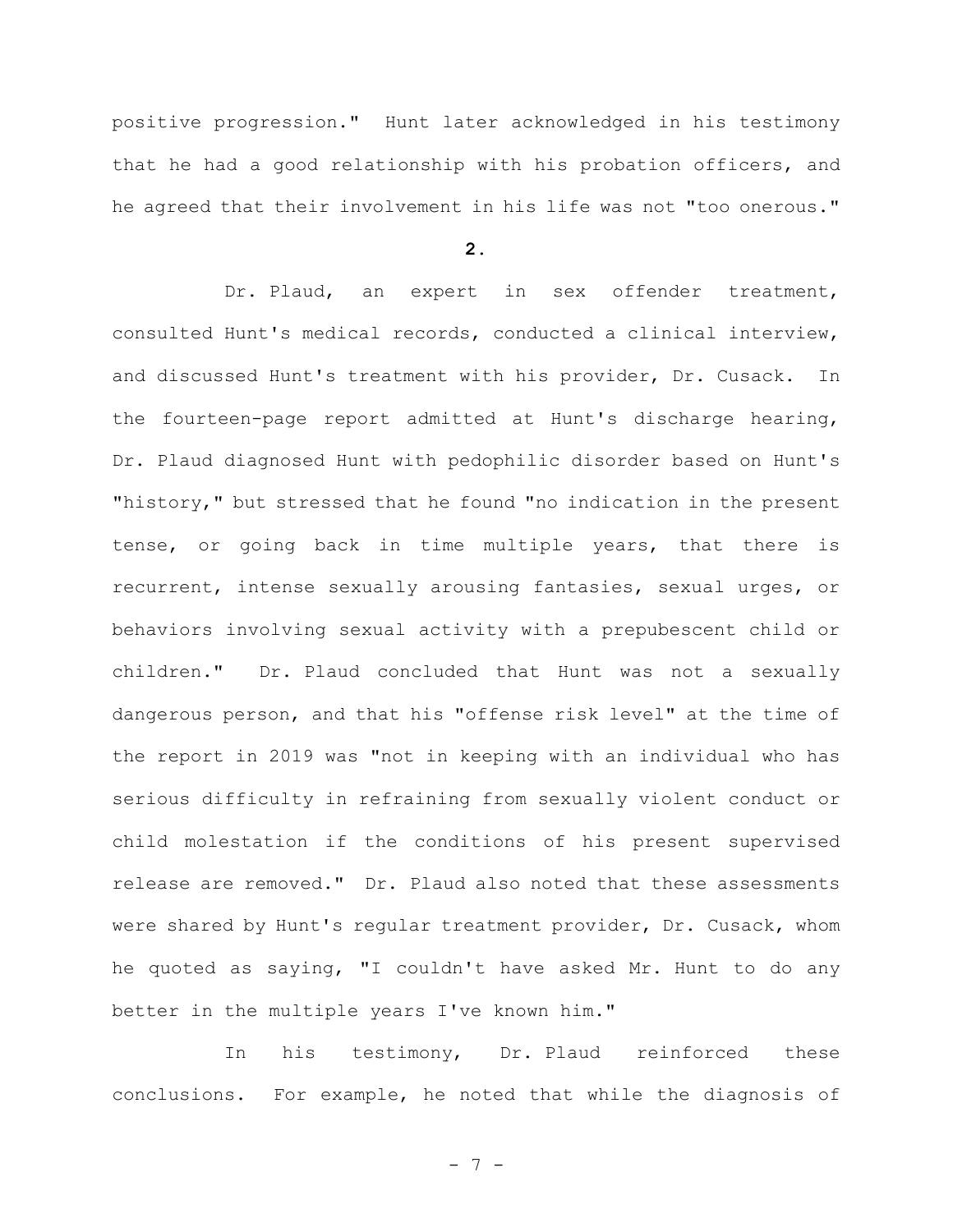pedophilic disorder was compelled based on Hunt's history, "the strength of the diagnosis, is such, in Mr. Hunt's case today, that it's negligible," and "if there was a provision for remission [in the Diagnostic and Statistical Manual of Mental Disorders (DSM-V)], [he] would have found it most definitely in this case." On cross-examination, Dr. Plaud acknowledged that he did not undertake two specific exercises for empirically measuring sexual offense risk: a "penile plethysmograph" or "PPG" (a test that measures penile engorgement while viewing stimuli), and a "Static-99r" (an actuarial measurement).<sup>4</sup>

Later in the hearing, the district court engaged in a brief colloquy with Probation, which acknowledged Dr. Cusack's support for Hunt and agreed that Dr. Plaud's characterization of Dr. Cusack's opinions was "spot on."

Hunt then testified at length about his physical and mental condition, the progress he had made, and that he had learned how to experience empathy. Regarding his pedophilia, he said "[y]ou know, the first thing that you got to do is know that there's no cure. You've got to manage." He testified several times to his present lack of sexual desire and fantasies. The

<sup>&</sup>lt;sup>4</sup> Dr. Plaud did not conduct the PPG because, in his judgment, it would have "flatlined," given Hunt's age and medical issues. He did not score a Static-99r because he believed the number would have been "invalid" and "meaningless" given Hunt's age and incident-free time in the community.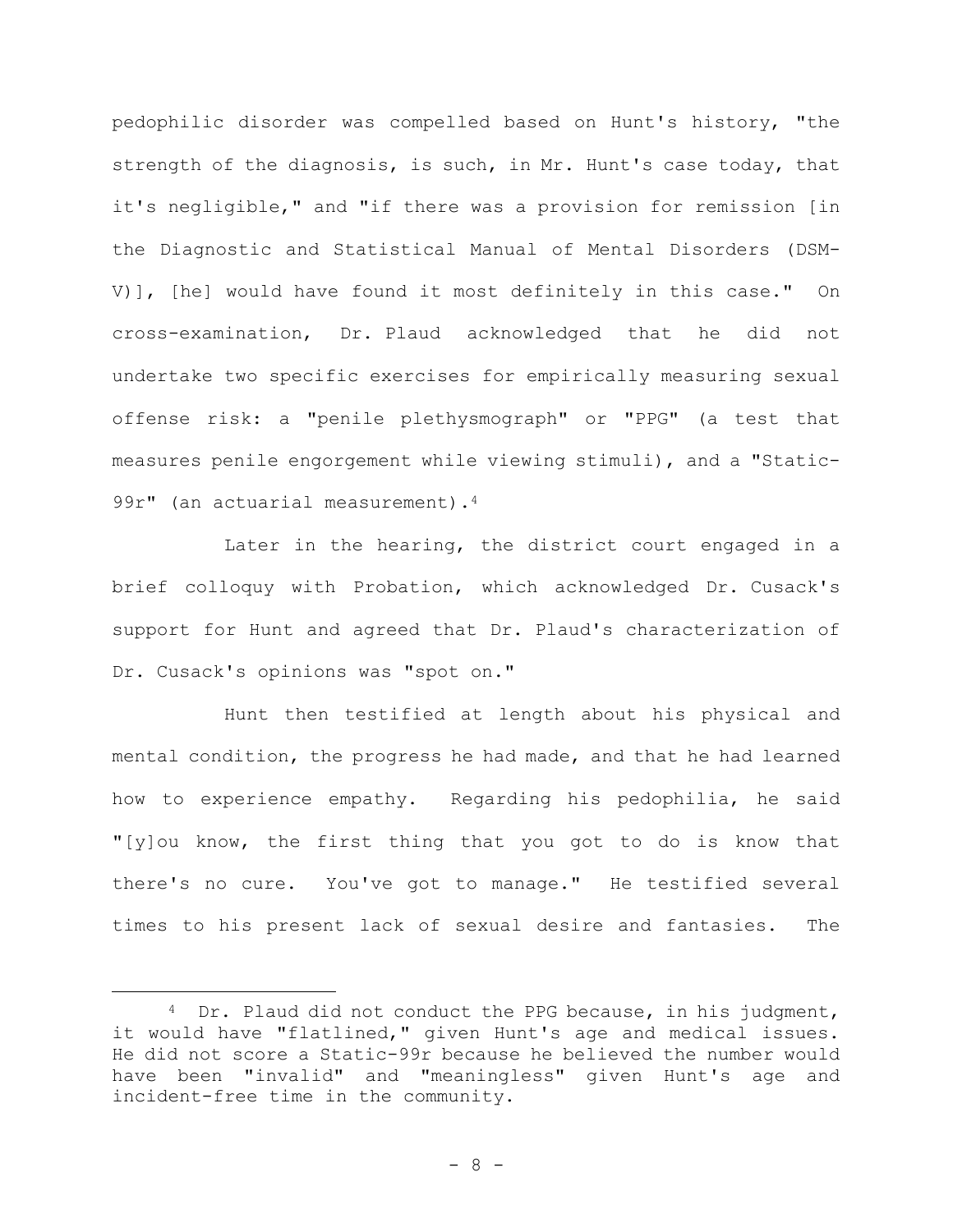district court later noted that Hunt struck the court as "sincere and forthright, and honest, with a lot of insight," and the court was "persuaded that Mr. Hunt has progressed successfully, compared to when he was released."

**3.** 

Nonetheless, in an oral decision issued at the hearing, the district court found that Hunt had not met his burden to show that he would not be sexually dangerous to others if released unconditionally. The court therefore denied his motion for unconditional discharge. At the same time, the court indicated it would be open to lifting many of Hunt's conditions. The district court primarily based its decision on: (1) Hunt's testimony that he continued to "manage[] this every day"; (2) Hunt's past offense conduct; and (3) a concern that the court was not sure how Hunt would act without the supervision and accountability that had been so helpful to him. The court acknowledged, though, that "[i]t is a difficult thing to . . . prove, when you're on supervision, that . . . you won't have serious difficulty when you're not." The court's decision expressly did not rely on the absence of the two tests that the government had asked Dr. Plaud about, though the court did note that it disagreed with Dr. Plaud about the usefulness of continued treatment for Hunt "once [he'd] learn[ed] the skills" to manage his behavior.

- 9 -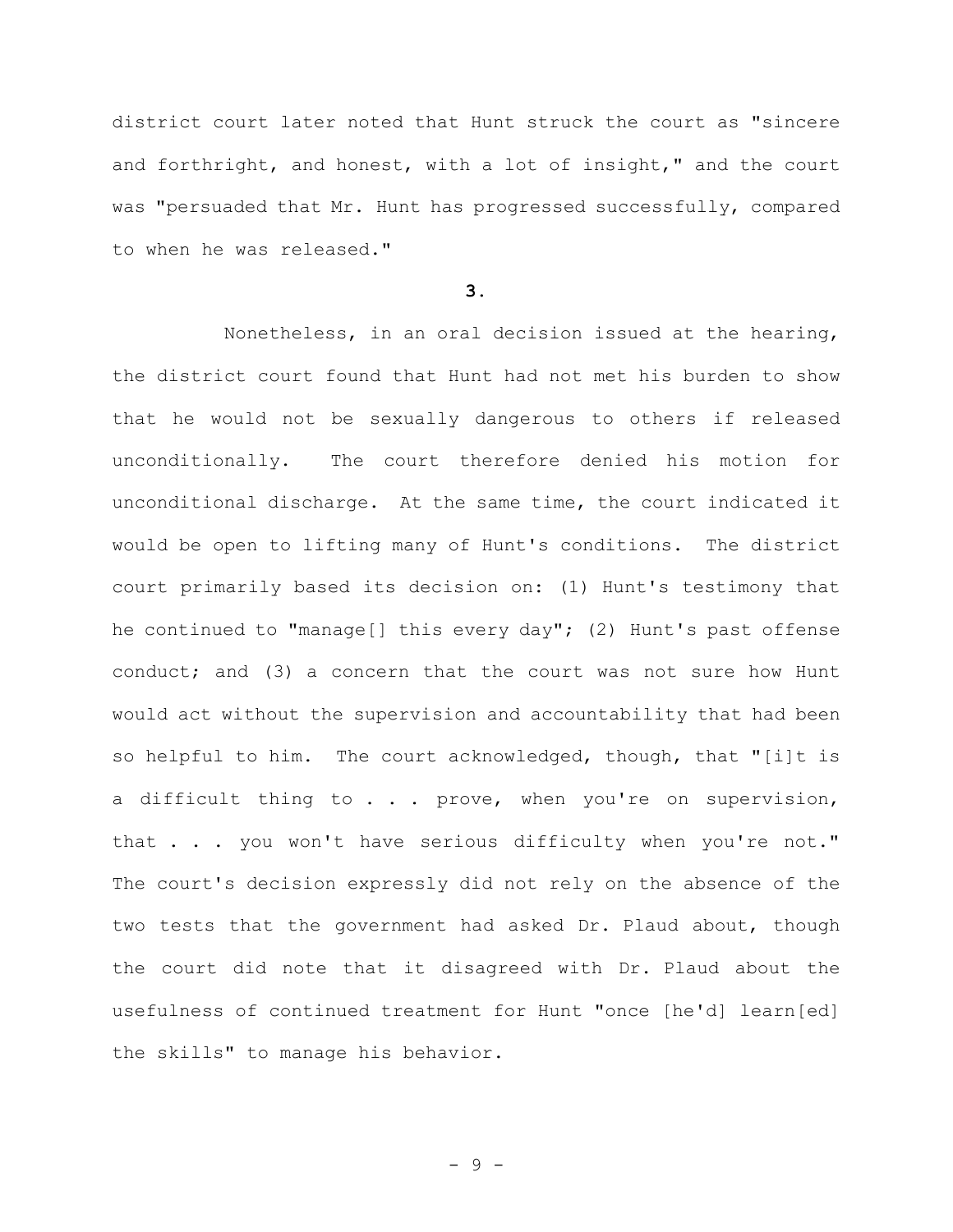The district court also clarified at several points that it understood Hunt's conditions of release were on a tapering trajectory, and that it anticipated any remaining conditions would continue on that path. For example, the court noted that it had "delayed" the hearing<sup>5</sup> from Hunt's 2018 motion in part because of Hunt's planned transition to less frequent therapy. The court then concluded its oral decision by noting that Hunt was "doing very well. Tapering, in my oversight role, seems reasonable."

After the hearing, the court did lift many of Hunt's conditions. The remaining "less restrictive conditions" govern the logistics and routine details of Hunt's interactions with Probation, prohibit unsupervised contact with minors (absent authorization by Probation), bar Hunt from loitering around "places where minors congregate," require Hunt to submit to polygraph exams as requested by Probation, and require that Hunt notify Probation before travelling outside the district. The revised conditions do not include any requirement that Hunt participate in treatment.

#### **II.**

Under the Adam Walsh Act, the Bureau of Prisons may certify someone in its custody as a "sexually dangerous person,"

<sup>5</sup> This was the district court's terminology, though we note that the 2018 motion was actually denied without prejudice to refile.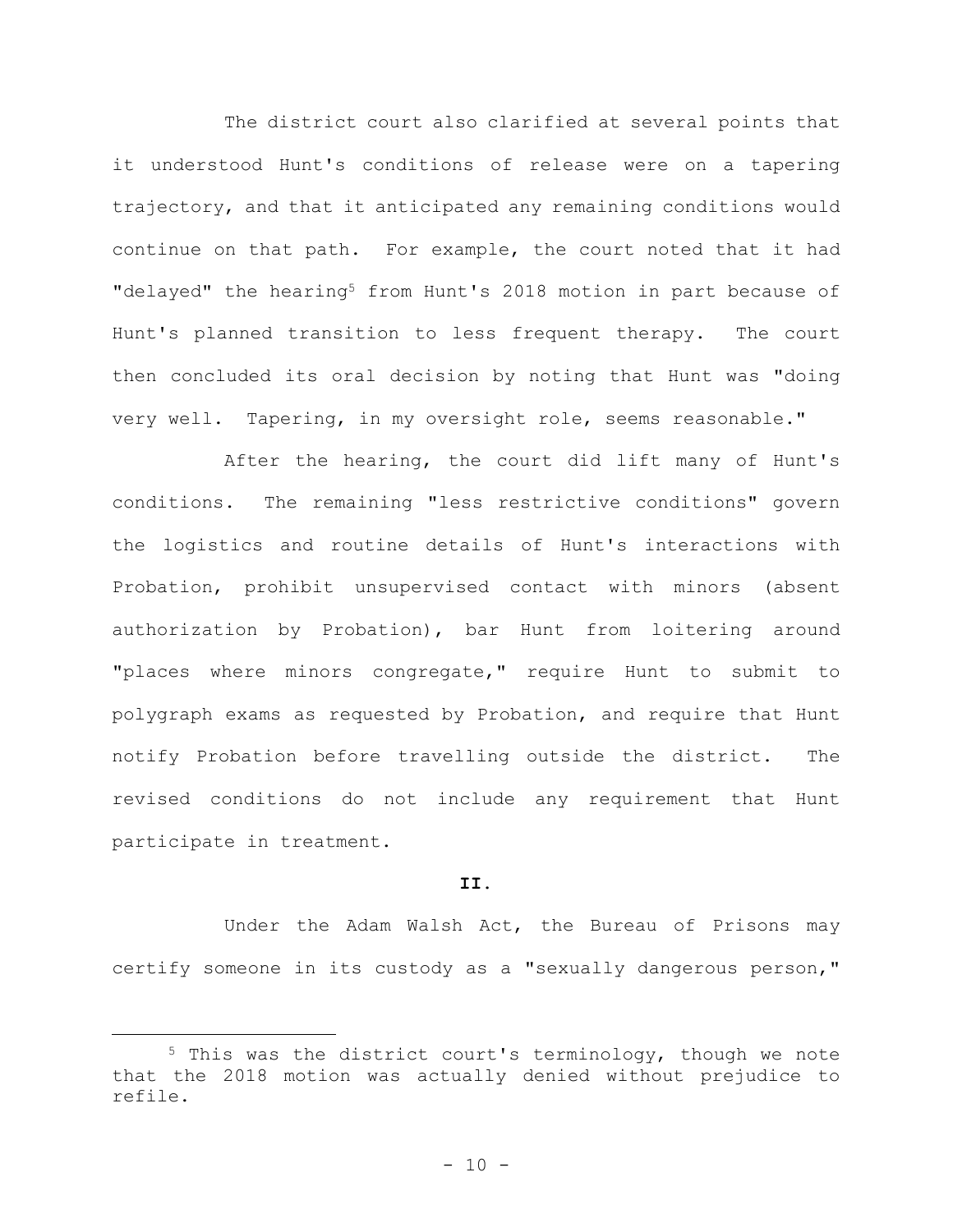who then, after a hearing and appropriate findings, may be civilly committed to the custody of the Attorney General. 18 U.S.C. § 4248(a), (d). A "sexually dangerous person" is someone "who has engaged or attempted to engage in sexually violent conduct or child molestation" and "is sexually dangerous to others," which in turn means the person: (1) "suffers from a serious mental illness, abnormality, or disorder"; and (2) as a result of such disorder, would have "serious difficulty in refraining from sexually violent conduct or child molestation if released." Id.  $$ 4247(a) (5)-(6)$ .

The Act also provides two paths for the "[d]ischarge" of a person who has been so committed.6 Id. § 4248(e). First, if a court finds by a preponderance of the evidence that the person "will not be sexually dangerous to others if released unconditionally," it "shall order that [the person] be immediately discharged." Id. § 4248(e)(1). Alternatively, a court can conditionally release someone who would not be sexually dangerous "if released under a prescribed regimen of medical, psychiatric, or psychological care or treatment," and thus "order, as an explicit condition of release . . . treatment." Id. § 4248(e)(2). If someone is released conditionally under this provision, the

<sup>&</sup>lt;sup>6</sup> The Act describes the substance of the discharge criteria in terms of a hearing after certification from the director of a facility housing a committed individual, 18 U.S.C. § 4248(e), though in another section it provides equivalent procedures and relief upon motion by the committed individual, regardless of whether the director has certified, id. § 4247(h).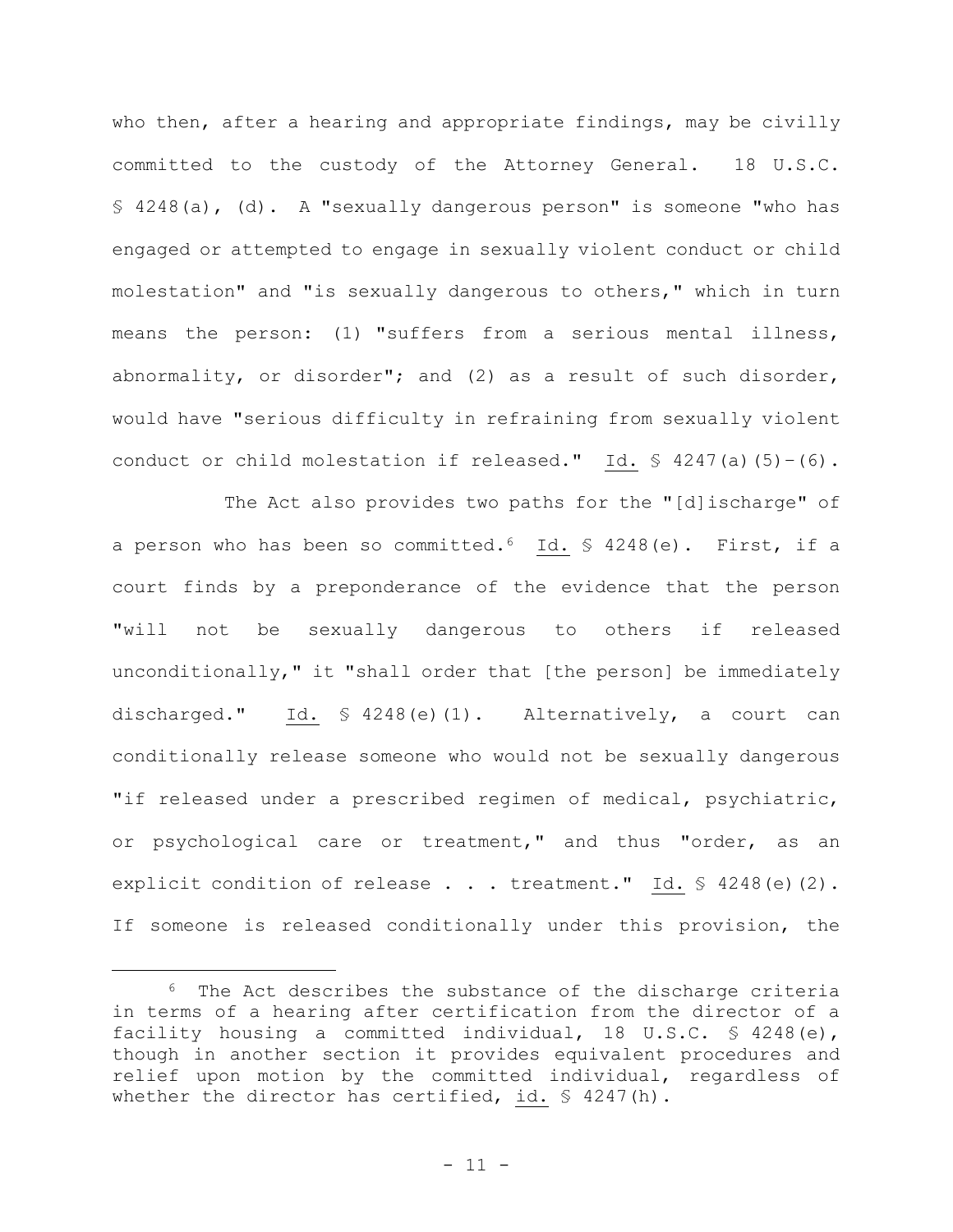court may modify or eliminate "the regimen of . . . treatment" after a hearing. Id. § 4248(e)(2)(B).

In this context, we take a three-tiered approach to appellate review: We review questions of law de novo, questions of fact for clear error, and "appl[ication of] a general standard to specific facts" with "some deference" to the court below. United States v. Carta, 592 F.3d 34, 39 (1st Cir. 2010) (citing United States v. Jahagirdar, 466 F.3d 149, 156 (1st Cir. 2006) (describing the standard for applying law to facts as "abuse of discretion")); see also United States v. Volungus, 730 F.3d 40, 46 (1st Cir. 2013) (citing Carta for the "some deference" formulation in discussing the Adam Walsh Act).

On appeal, Hunt asserts that the district court erroneously concluded he had failed to show he would not be sexually dangerous to others if released unconditionally. He also contends that the Adam Walsh Act compels his complete discharge because there is no statutory basis for his continued supervision absent a condition of treatment. We consider these two challenges in turn.

## **A.**

We turn first to Hunt's challenge to the district court's finding that he had not shown he would not be sexually dangerous to others if released unconditionally. The burden to make this showing by a preponderance of the evidence rests with Hunt. See

- 12 -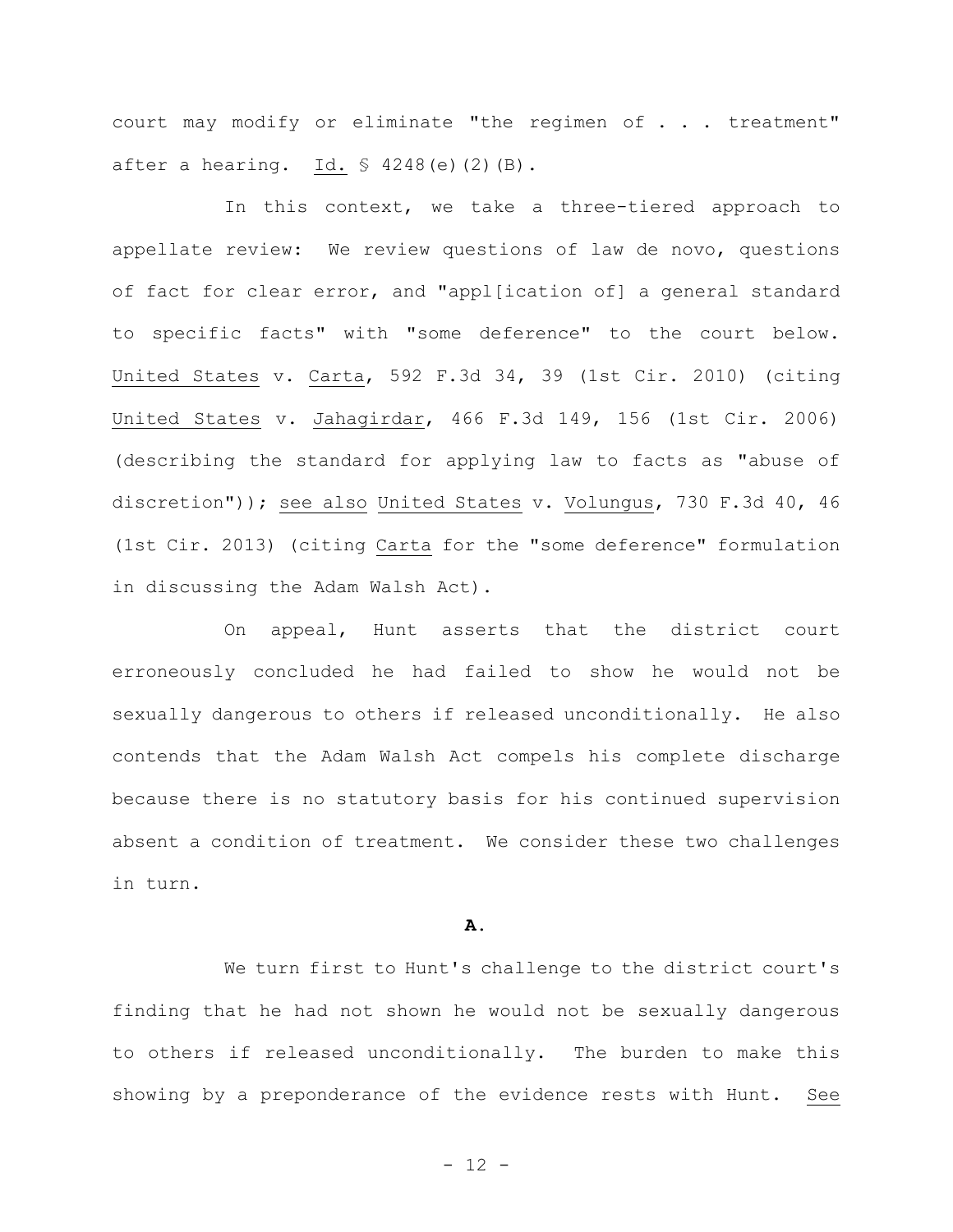United States v. Wetmore, 812 F.3d 245, 246 (1st Cir. 2016). He takes issue with both prongs of the "sexually dangerous to others" finding, namely: (1) whether he suffers from a "serious mental illness," and (2) whether he would have "serious difficulty in refraining from sexually violent conduct" if released unconditionally.

#### **1.**

The conditions that may constitute a "serious mental illness, abnormality, or disorder" are not "delimited by the consensus of the medical community." Carta, 592 F.3d at 39. "[O]ne will search  $\frac{6}{7}$  4247(a)(6) in vain for any language purporting to confine the universe of qualifying mental impairments within clinical or pedagogical parameters," and, accordingly, "it has been left to the courts to develop the meaning of 'serious mental illness, abnormality, or disorder' as a legal term of art." United States v. Caporale, 701 F.3d 128, 136 (4th Cir. 2012) (citation omitted).

Here, the district court was persuaded that Hunt suffered from such an illness. The government argues that there is no "legitimate dispute" on this prong because all parties agree that Hunt has been diagnosed with pedophilic disorder. Cf. Carta, 592 F.3d at 40–41 (explaining that the umbrella condition "paraphilia," which includes pedophilia and other sexual fixations, constitutes a "serious mental illness" for purposes of

- 13 -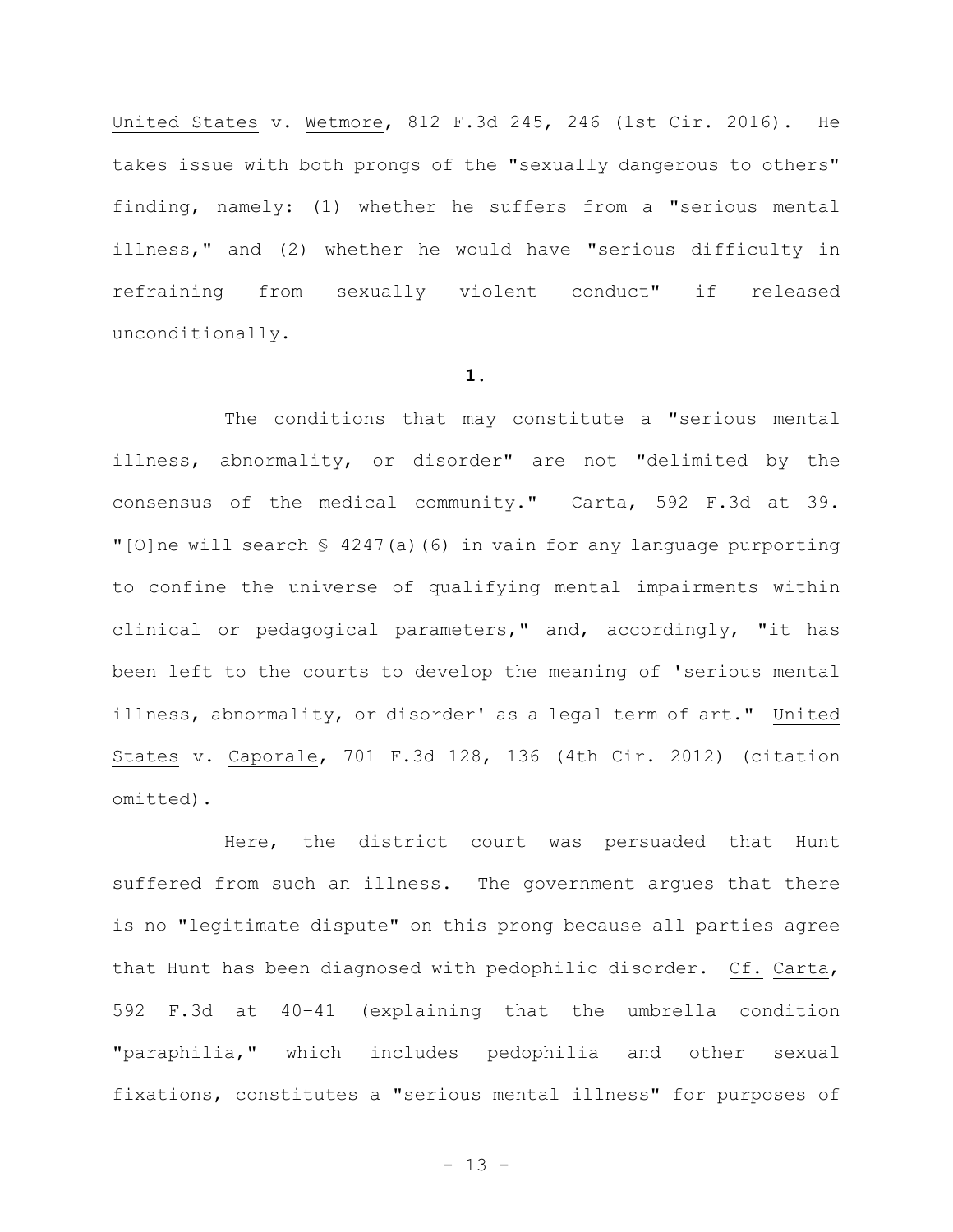the Adam Walsh Act). Hunt, however, argues that his disorder cannot be characterized per se as a "serious" one, because, as reported by Dr. Plaud, Hunt will always carry this diagnosis due to his history and the fact that the DSM-V does not include a provision for remission of his disorder. Indeed, Dr. Plaud testified that the severity of the diagnosis in Hunt was "negligible."<sup>7</sup>

That may be so, but Hunt himself testified that this is a lifelong condition with "no cure" and that he "manage[d]" it every day. The district court expressly relied on this testimony in reaching its final decision.<sup>8</sup> The court also stated that it was not fully convinced by Dr. Plaud's assessment that continued treatment would have limited value for Hunt. In light of these bases for the court's finding that Hunt's pedophilia was a serious mental illness, and the lack of an authoritative rubric for grading

<sup>7</sup> Nonetheless, Dr. Plaud also testified, "I would say [Hunt] meets th[e serious mental illness] prong" of the test because of his diagnosis. He reconciled this with his earlier testimony about the strength of the diagnosis by concluding: "I would temper -- I'd give him half a point" for this prong.

<sup>&</sup>lt;sup>8</sup> We recognize that it is not entirely clear from the record for which element of the sexual dangerousness inquiry the district court invoked this testimony, but no party has argued that the court improperly cited it for the purposes of the "serious difficulty" prong, rather than for the "serious mental illness" prong.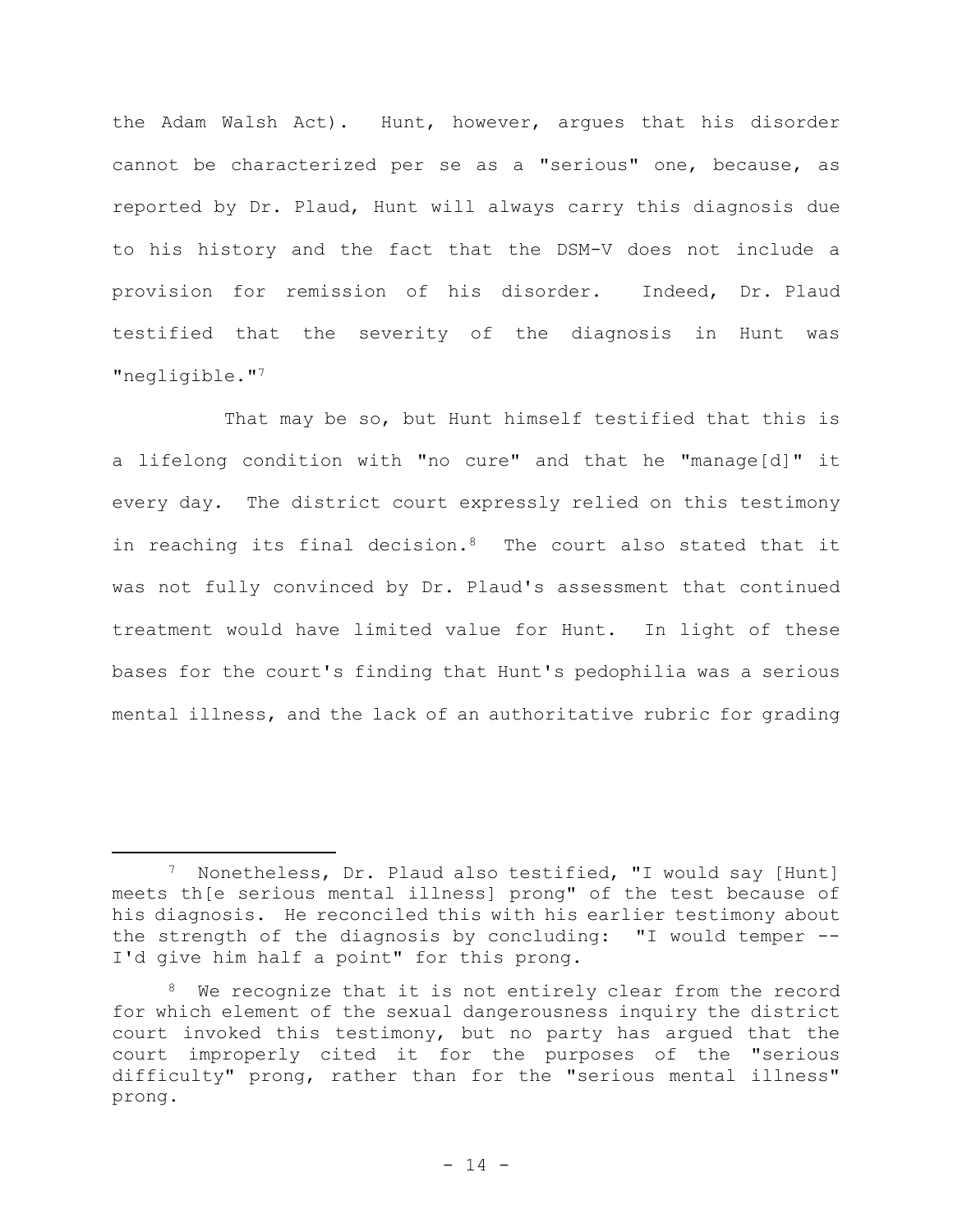the seriousness of one's illness, we defer to the district court's assessment of Hunt's condition.<sup>9</sup>

# **2.**

Hunt's more substantial argument is that the district court erred in finding that he had failed to meet his burden to show that he would not have "serious difficulty in refraining from sexually violent conduct." 18 U.S.C. § 4247(a)(6). We have previously noted that "the question of . . . risk of future offense" for sexually dangerous persons is "by no means an easy one." United States v. Shields, 649 F.3d 78, 89 (1st Cir. 2011). That is no less true here, where even the government declined to argue below that Hunt had not met his burden. Nonetheless, the district court correctly observed that even if both parties were to agree that Hunt had met his burden, the court could find that was not so.

We are not in a position to reweigh afresh the evidence presented before the district court. Reviewing that court's decision with some deference, as we must, we cannot say that the court erred when it found that Hunt had not yet met his burden. The district court carefully considered Hunt's evidence about his treatment and his physical condition and noted that "[t]his is a

<sup>&</sup>lt;sup>9</sup> Because of the difficulties of drawing lines around the severity of particular diagnoses, arguments about the severity of a given case may be better directed to the second prong of sexual dangerousness, regarding volitional control.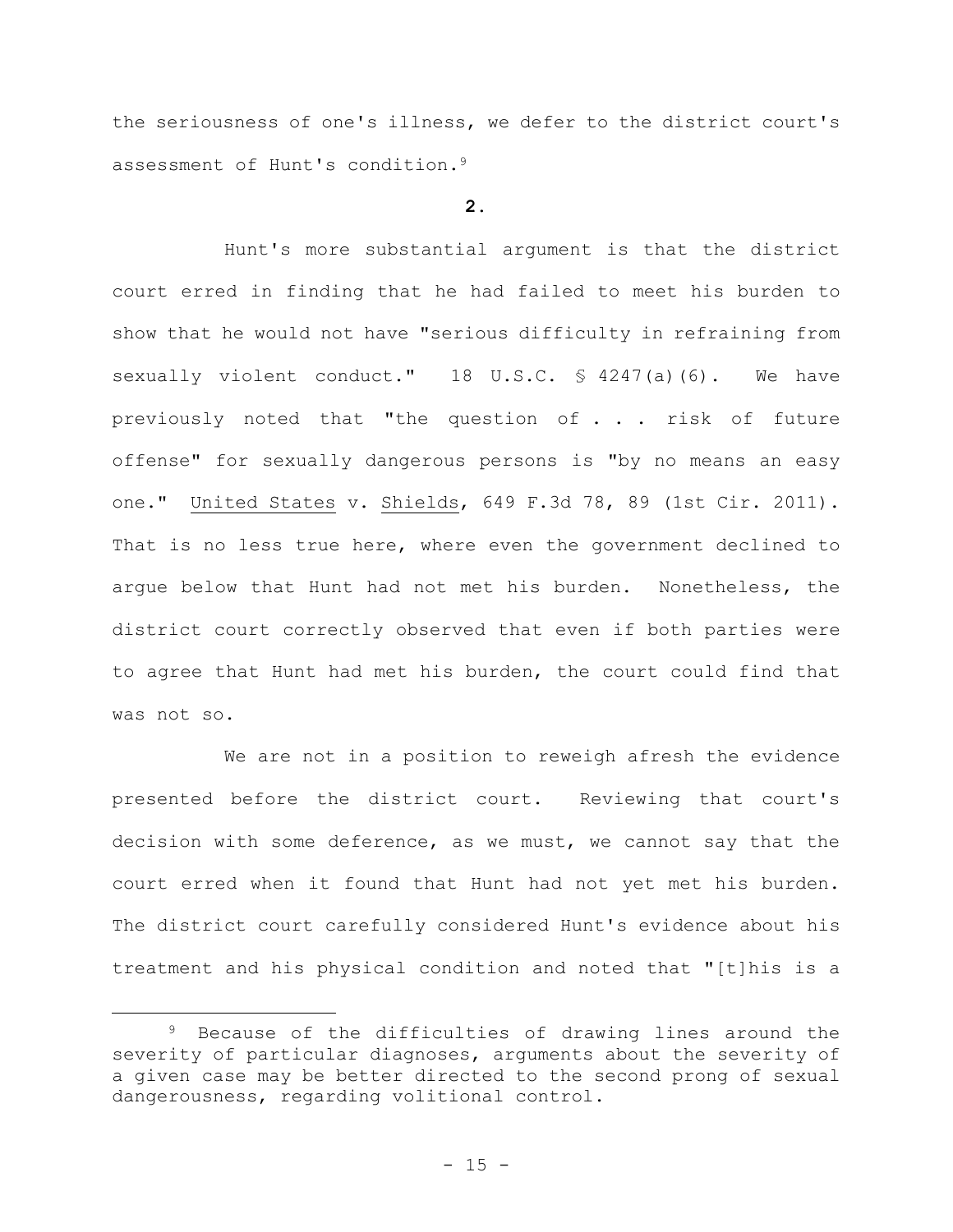close and difficult case." It often expressly credited Hunt's progress and his candor before the court. We do have some concern that, despite this consideration, the district court gave seemingly little weight to Hunt's physical impairments in its ultimate ruling. That being said, the court placed decisive weight on the difficulty of determining whether Hunt's spotless record and success was dependent in part on the conditions that he sought to remove. Unconvinced on this point, the district court opted for a "tapering" approach, eliminating many of the conditions, including further mandatory treatment, but leaving in place for the moment conditions concerning Hunt's beneficial relationship with Probation.

We agree with the district court that this is a close call. But given the statute's placement of the burden on Hunt and the deference we must give to the district court's fact-finding, we are unable and unwilling to second guess the district court's conclusion. In so deciding, we note that no party disputes that Hunt can now renew his motion for release from the remaining conditions. See 18 U.S.C. §§ 4247(h), 4248(e). As the issues here are fact-bound, and Hunt has now presumably been living under his tapered conditions for the past two years, nothing in this opinion should be construed to limit Hunt's future attempts to seek final release from all conditions. This is not a case where the imposition of conditions should be indefinitely self-

 $- 16 -$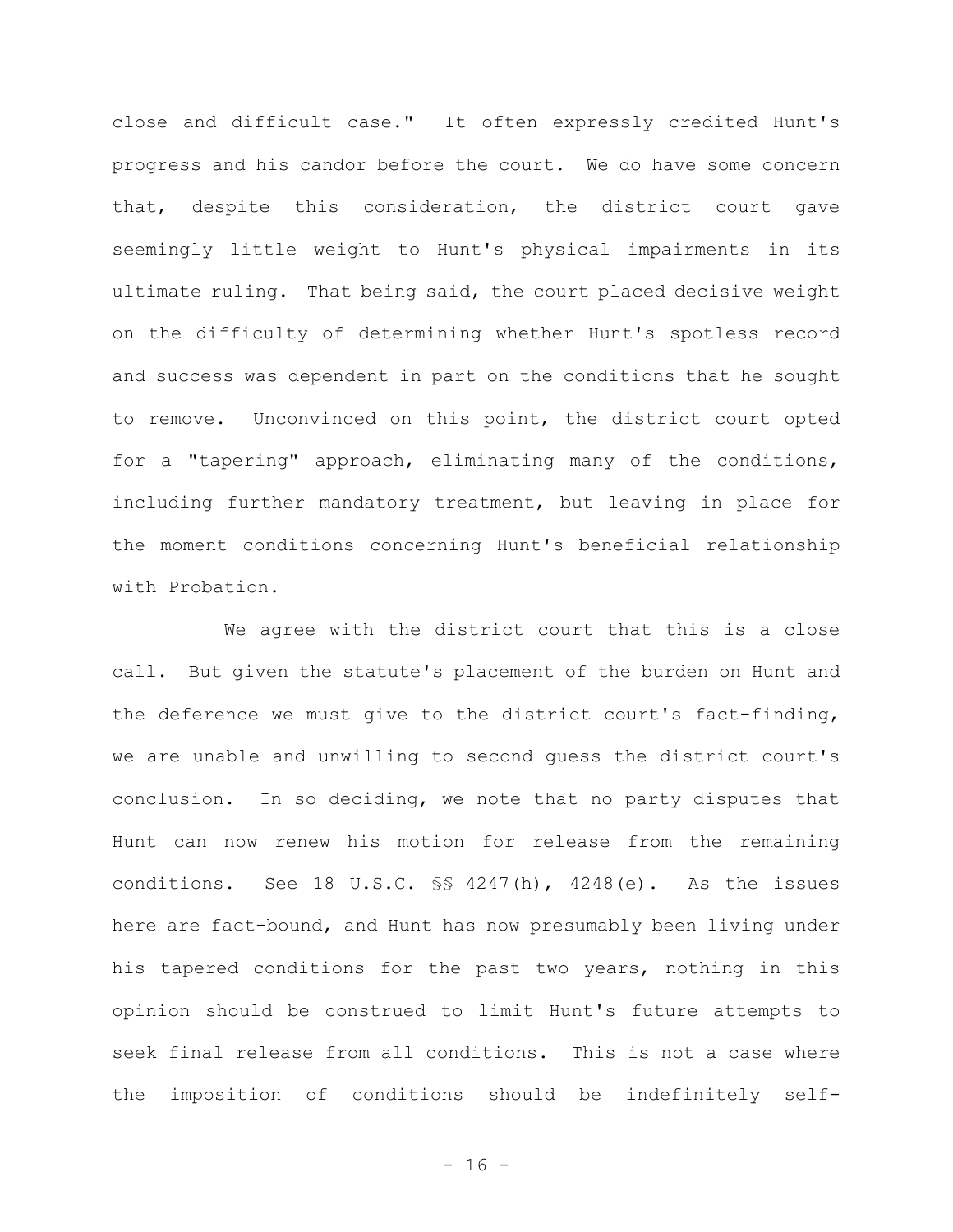justifying. To the contrary, the logic of the district court's tapering objective suggests that, absent evidence of any backtracking, Hunt should now be well-positioned to renew his request.

#### **B.**

Hunt's remaining argument is that the removal of his treatment conditions in the district court's latest modifications renders his continued supervision contrary to statute. In short, he argues that once the court found that treatment was no longer necessary, it lacked the statutory authority to impose any other conditions.

Hunt never raised this argument below. Indeed, when informed of the court's decision and invited to make a further filing, Hunt preserved only his contention that he was not a "[s]exually [d]angerous [p]erson" and thus should be subject to no conditions at all. Had Hunt raised the textual argument that he now raises, it is not at all clear what the effect would have been, given the district court's apparent reliance on Hunt's representations that he would continue treatment. On appeal, Hunt concedes that how best to read the statute on this point is not "pellucid." Hence, even were we to give Hunt the benefit of plain error review, we would find here that Hunt has not established that he would have secured a more favorable result had he raised the argument. That said, nothing in this opinion should be read

- 17 -